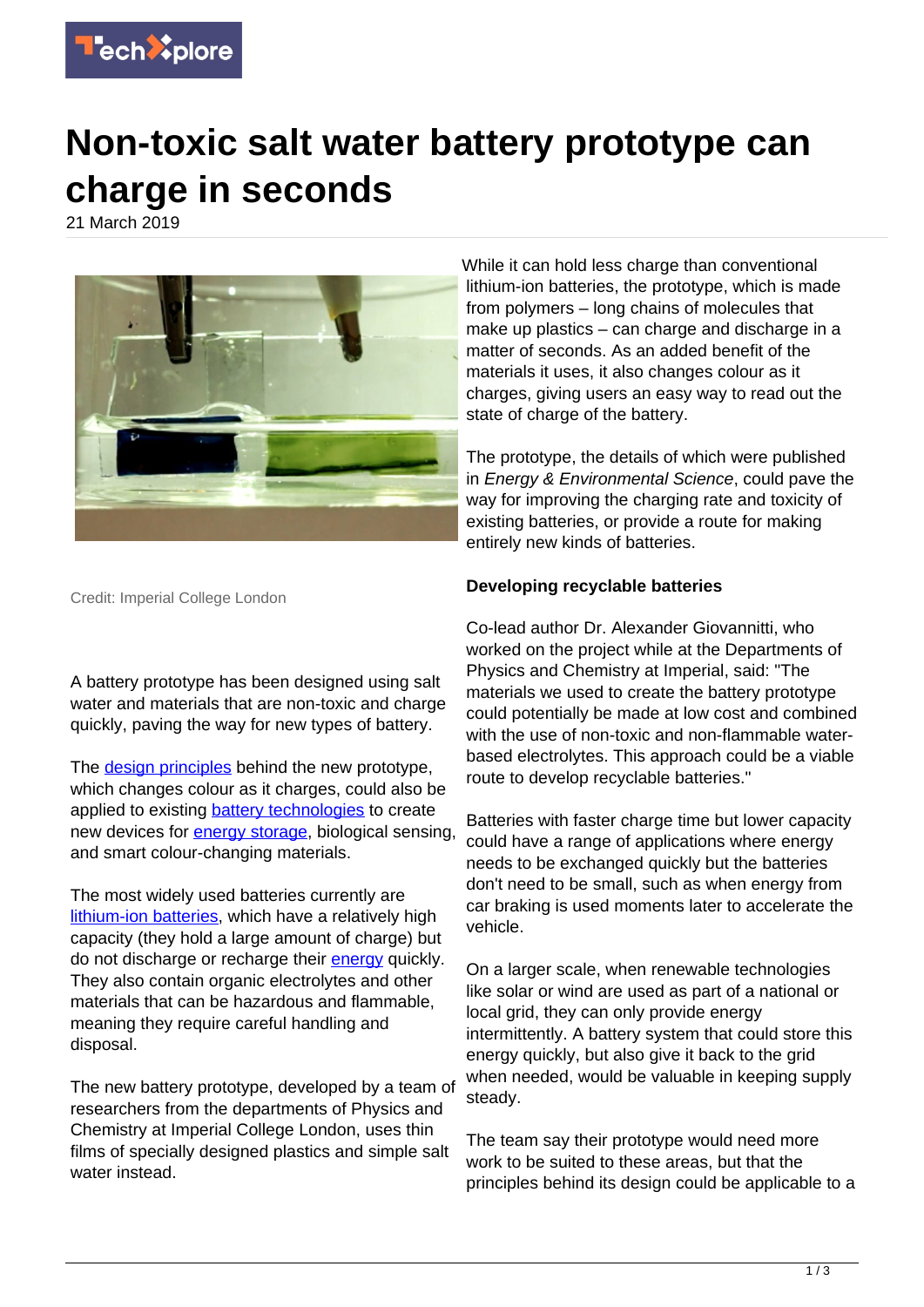

wide range of energy storage devices in development.

## **Designing new materials**

Polymer materials have been successfully used in batteries before, as additives to provide flexibility or Environmental Science (2019). [DOI:](http://dx.doi.org/10.1039/C8EE03518K) as electrolytes that separate positive and negative electrodes, but their use as active materials in battery electrodes operating in water has proved challenging.

The breakthrough comes from the design of polymer materials that can take up and release positive or negative ions from salt water, quickly and reversibly without degrading. These ions are attracted to electrodes of opposite charge when the device is charging.

Water-based batteries are desirable because of their non-toxicity, but it has been difficult to get the ions in water to be reversibly exchanged with the electrodes.

The team got around this by designing side-chains to attach to the conducting polymer 'backbones'. By using polar materials for the side chains, they could create electrodes with high affinity to water.

With this principle they were able to create positive and negative electrodes that can host their opposite ions from the [water](https://techxplore.com/tags/water/) – and they had the ingredients for a battery. As the polymer backbones were already flexible – expanding and contracting while the [battery](https://techxplore.com/tags/battery/) charged and discharged – then no additives were needed.

Co-lead author Dr. Davide Moia, who completed the work while at the Department of Physics at Imperial, said: "Using [salt water](https://techxplore.com/tags/salt+water/) gets rid of toxicity and flammability concerns, but it has not been easy to use as it can limit the amount of energy you can get in and out of a device compared to other organic electrolytes.

"We now want to test how far this limit can be pushed. We have compensated for lower performance with a safer combination of materials. but improving the performance could open up the path to whole new types of viable energy storage

devices that are also safe and sustainable."

 **More information:** Davide Moia et al. Design and evaluation of conjugated polymers with polar side chains as electrode materials for electrochemical energy storage in aqueous electrolytes, Energy & [10.1039/C8EE03518K](http://dx.doi.org/10.1039/C8EE03518K)

Provided by Imperial College London